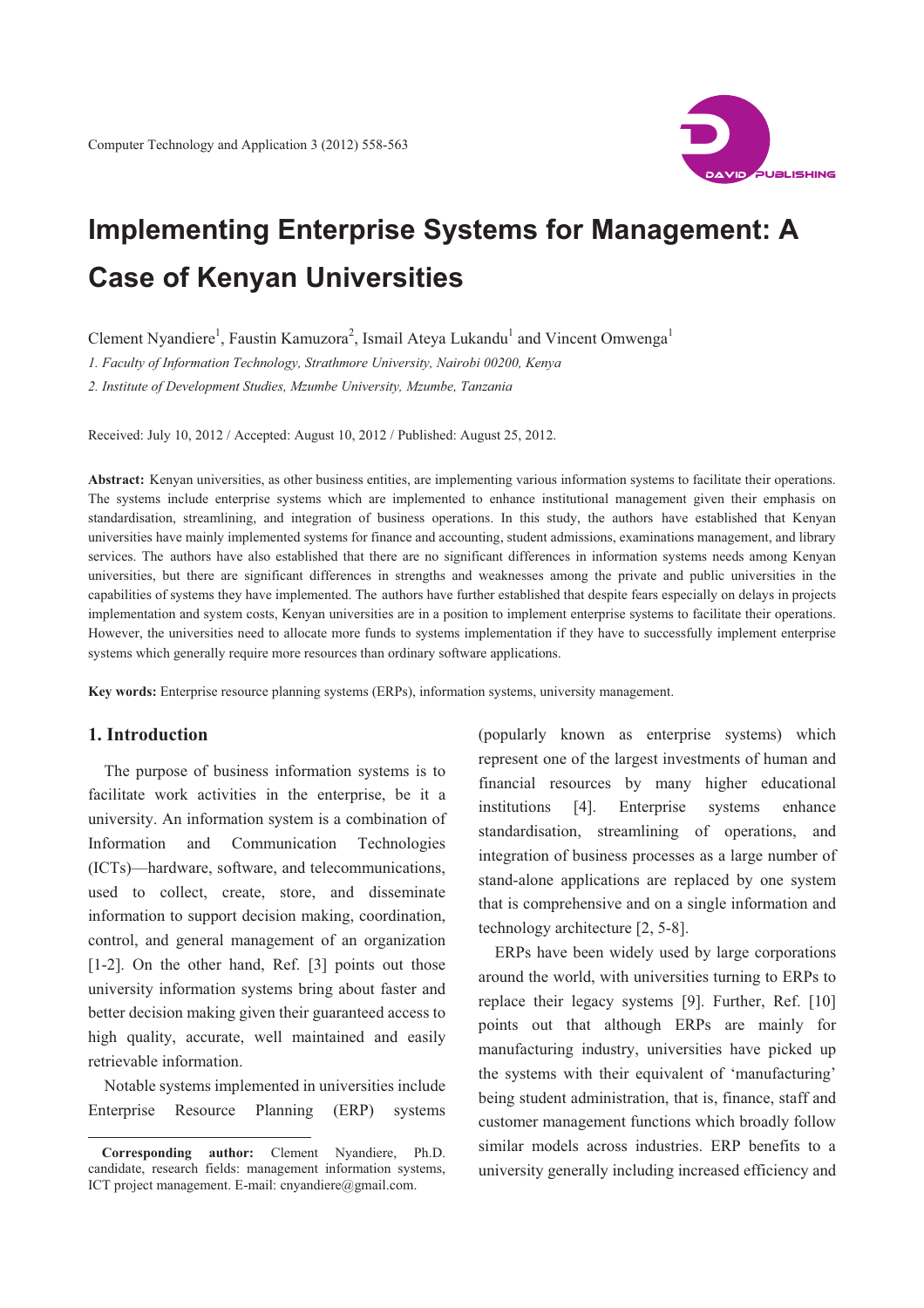effectiveness of processes, reduced ICT costs, improved decision making, better resources management, building business innovation and supporting strategic change [5-6, 11-12].

However, due to the integration of various systems into one large system, enterprise systems implementation can be complex, costly and time consuming, and involving management, staff, consultants and vendors with possible conflicts between an established organizational culture and the "ERP" culture [13-14].

In this research, the authors have limited themselves to the use of information systems in universities management with special focus on enterprise systems. The research addresses two objectives, namely, to assess information systems implementation and usage among Kenyan universities, and to explore the Kenyan universities' readiness to implement enterprise systems. The target audience for the research is university leaders who need to use information systems for management of their institutions. This study adds to the body of research focused on the higher education and ERP implementation experiences and contributes to the growing area of ERP implementation research, especially for university management.

Section 2 of this paper provides the methodology employed in the research while section 3 discusses the research findings. Section 4 covers conclusions and recommendations.

# **2. Methodology**

In this section, the research methodology including the study design, hypotheses, and the data analysis and presentation techniques is discussed.

## *2.1 Study Design*

The study design is a descriptive research type. Data to answer the specific problem is gathered by means of a questionnaire designed to define the actual condition of the universities' current information systems, their strengths and weaknesses, and identifying critical issues that are pertinent in implementation of enterprise systems in the universities. The descriptive method and technique is chosen because it allows qualitative description of the current state, traits, nature and characteristics of the institutions. The research focuses on Kenyan public and private universities with respondents being two categories, that is, senior management (vice chancellors/registrars) and ICT directors.

The study set to address the following Hypotheses (H):

• H1: There are no significant differences in information systems needs among Kenyan universities as perceived by respondents considering the moderator variables of size, ownership, and years of existence;

 H2: There are no significant differences in strengths and weaknesses among universities in Kenya in the area of information systems implementation;

 H3: Kenyan universities are not in a position to implement enterprise systems.

## *2.2 Data Collection, Analysis and Presentation*

Primary data is collected using a questionnaire, tabulated and statistically analysed and findings presented using tables and charts. The level of compliance of the data collected is determined using a Likert scale of 1 to 5. An area is regarded as strength if it returns a mean score of 3.5 and above. Any mean score below 3.5 is a "weakness". To determine the significance of the differences in the perceptions of the respondents, *chi* square and the F-test are used together with analysis of variance (ANOVA).

#### **3. Analysis and Presentation of Findings**

This section captures the findings of the study undertaken through the examination of overall frequencies of selected variables, results of cross-tabulations of independent variables and dependent variables. Out of a total of 20 universities that are targeted, 15 (75%), that is, 8 private and 7 public universities respectively respond. The full list of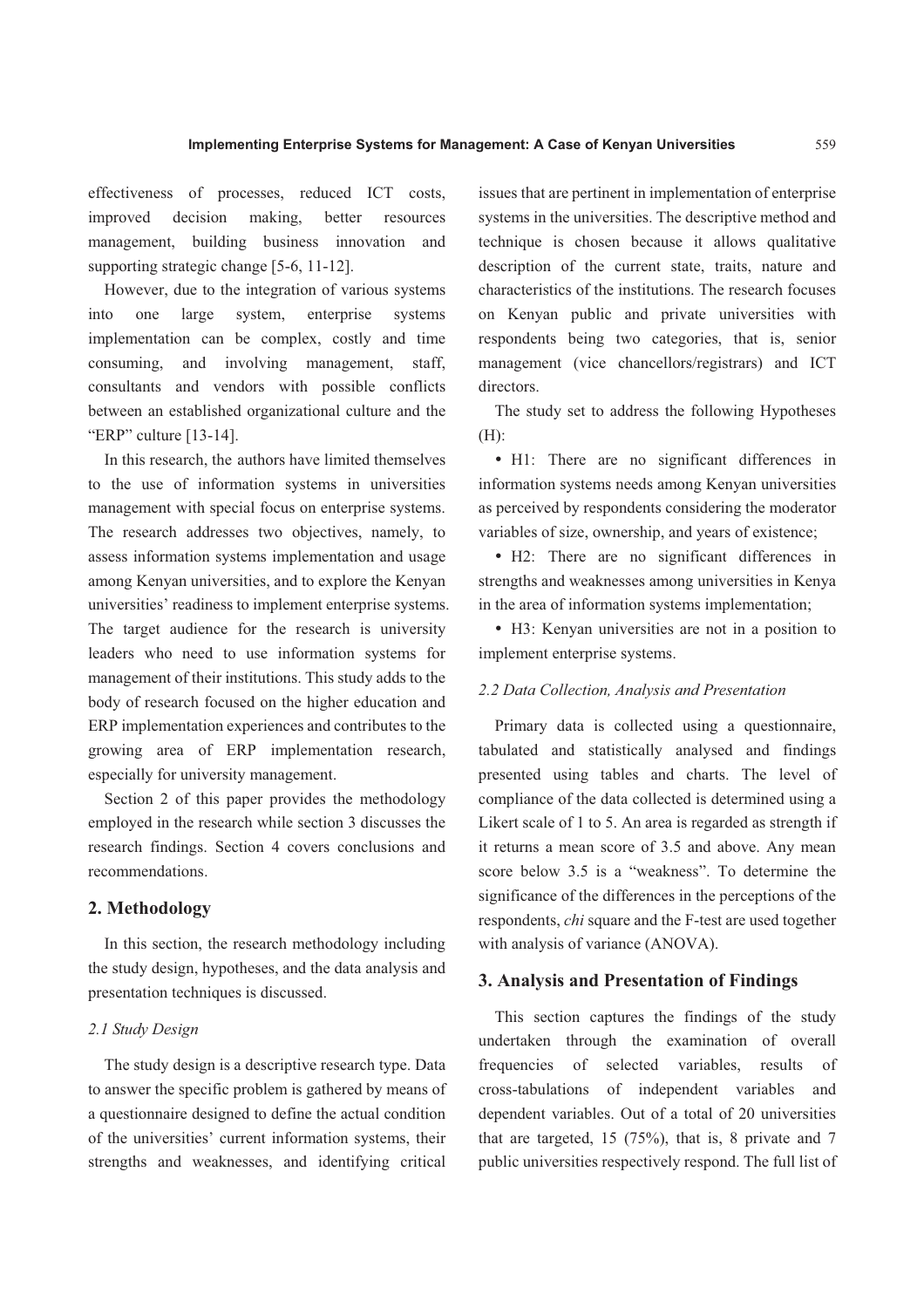Kenyan universities is available on www.che.or.ke. Extracts from findings are presented below.

## *3.1 Strategic Planning for Systems/ICTs*

On this element, the authors seek to know whether the universities have strategic plans that guide their investment in information systems/ICTs, including budgeting for the systems. All the public universities and six private universities indicate they have ICT strategic plans which include such ingredients as: ICT infrastructure acquisition (100%); technology platform and ICT department staffing, 11 (84.6%); ICT financing, 10 (76.9%); service delivery and ICT replacement policy, 9 (69.2%); and ICT staff skills development 6 (46.2%). Contents of the strategic plans vary significantly across the years of existence with universities in the age bracket of 1-10 years emphasizing ICT infrastructure acquisitions (5/13), and ICT staff skills development (4/13).

Cross tabulation is applied to assess budget allocation to ICT. The overall budget allocations to ICT indicates that 12 (80%) of the universities have allocations of less than 10% of their budgets allocated to ICT. This is appears that budgetary allocation to ICT is low in the universities.

## *3.2 Information Systems Usage in the Universities*

The findings reveal that 13 (86.7%) of the universities use information systems for finance and accounting operations; 10 (66.67%) for library systems while 9 (60.0%) use information systems for student admissions and examinations. Details of system usage are shown in Fig. 1.

#### *3.3 Rating of Systems to University Functions*

A Likert scale is used to assess responses regarding system operation by the universities. The procedure for analysis is that the average score of the system is determined and compared between the types of institutions. A second procedure, factor analysis, is used to identify underlying factors that explained the pattern of correlations within a set of observed variables. Results from the analysis indicate that the admissions and examinations functions, in both public and private universities, are regarded as critical in the overall operations of the universities.



**Usage of systems in universities**

**Fig. 1 Representation of current usage of systems in universities (Source: research data).**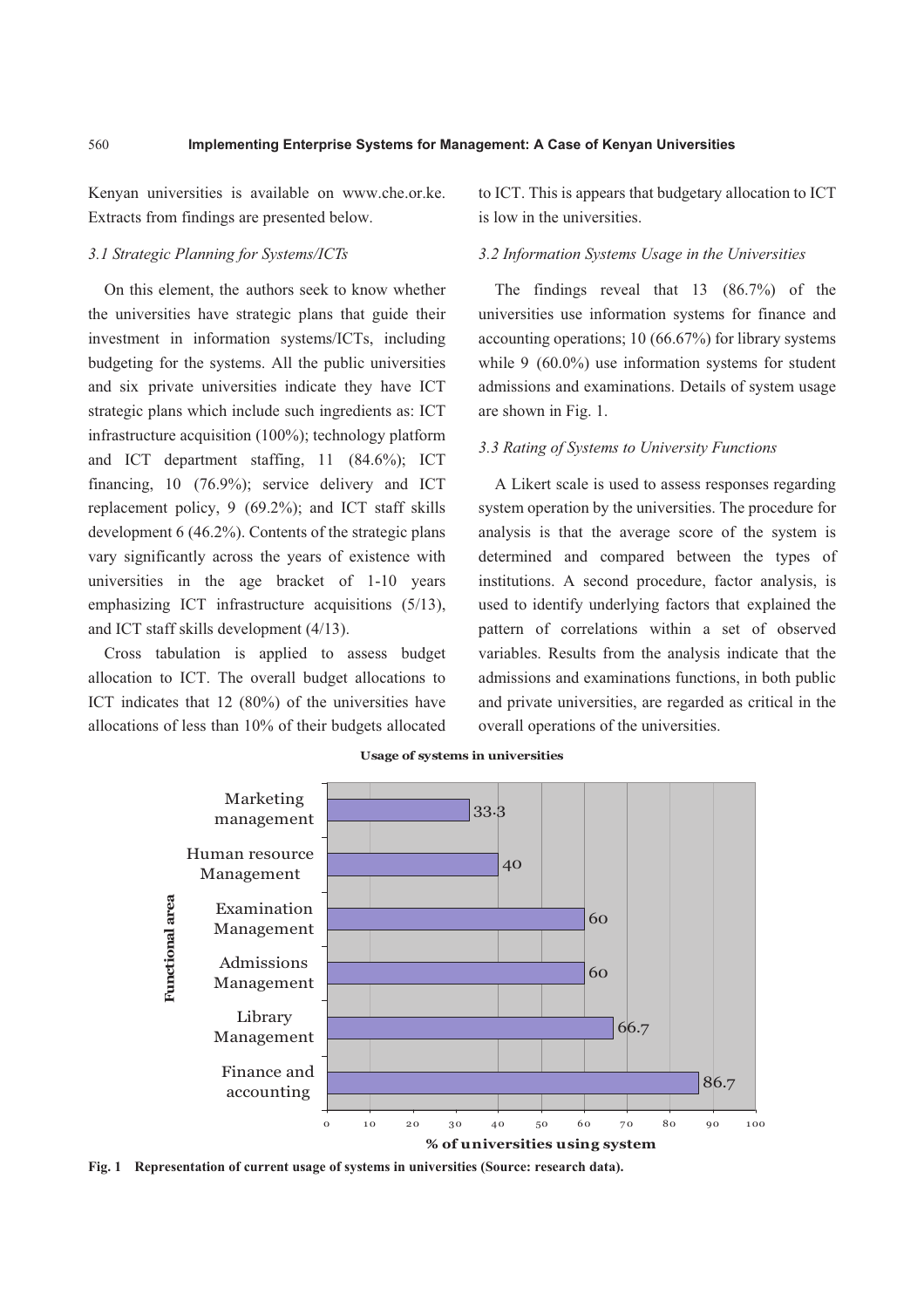From the principal component extraction the communalities for systems for admission management (92.8%), examinations management (90.9%), library services (86.1%), finance and accounting (75.6%) are high indicating that the systems are of critical and used in the institutions. Table 1 provides outcomes of factor analysis on the rating for systems in the universities.

As indicated in Table 2, a further analysis shows that there is no significant difference in information systems needs among the universities considering the moderator variables ( $p$ -value  $> 0.05$ ).

## *3.4 Assessment of Current Systems Capabilities*

Private universities indicate that their systems are strong (score of 3.5 and above) in all measures as captured in Table 3 except resilience, modularity, and integration with other systems. Conversely, the public universities report weaknesses (score below 3.5) in all measures except for access to information and system friendliness.

#### *3.5 ERP Implementation Considerations*

It is established that three universities have implemented enterprise systems and seven are planning implementations. The authors ask for responses to a set of predetermined criteria to assess perceptions on ERP implementation process. On average, the universities agree that customization of the enterprise systems to the university may take too long (3.8) and the cost of the system might be too high (3.6).

However they are indifferent regarding other factors as shown here in a score out of 5: System might be incompatible with other functional systems (3.4); vendors could be unreliable (3.3); staff may be inadequately prepared for new system (3.3); system may take too long to be operational (3.3); resistance (from users) to the system may be high (3.2);quality of enterprise system may not be standard (3.1); System may lead to major organizational changes (3.1); users might not be well trained to use the system (3.0); integration of different types of data could be a big problem (3.0).

On the other hand, respondents do not have any problem with such factors (scored below 2.7 out of 5), such as security of the system may be easily compromised, complexity of the system, recognition of benefits, and system leading to staff lay (enterprise system could be too complex; benefits of the system may not be recognizable; system may lead to layoff of many staff. This indicates a high level of interest by the universities to implement enterprise systems.

#### *3.6 Benefits of ERP to the Universities*

Universities are asked to evaluate (on a score of 5) what they consider as important gains of implementing ERPs for their environments and they strongly agree that the systems will enable integration of functions and lead to improved information management (4.5), improved organisational management (4.4), easy access to information from all departments (4.3), increased worker productivity (4.2), improved management and control (4.1), competitive advantage over other institutions (3.9), good customer care (3.9) and reduced costs of operation (3.8). The scores show Kenyan universities have high appreciation for ERPs for their functions.

**Table 1 Factor analysis of systems needs (Source: research data).** 

| System type          | Initial | Extraction |
|----------------------|---------|------------|
| Admissions           | 1.000   | 0.928      |
| Examinations         | 1.000   | 0.909      |
| Library services     | 1.000   | 0.861      |
| Finance & accounting | 1.000   | 0.756      |
| Human resources      | 1.000   | 0.605      |
| Marketing management | 1.000   | 0.543      |

Extraction method: Principal Component Analysis (PCA).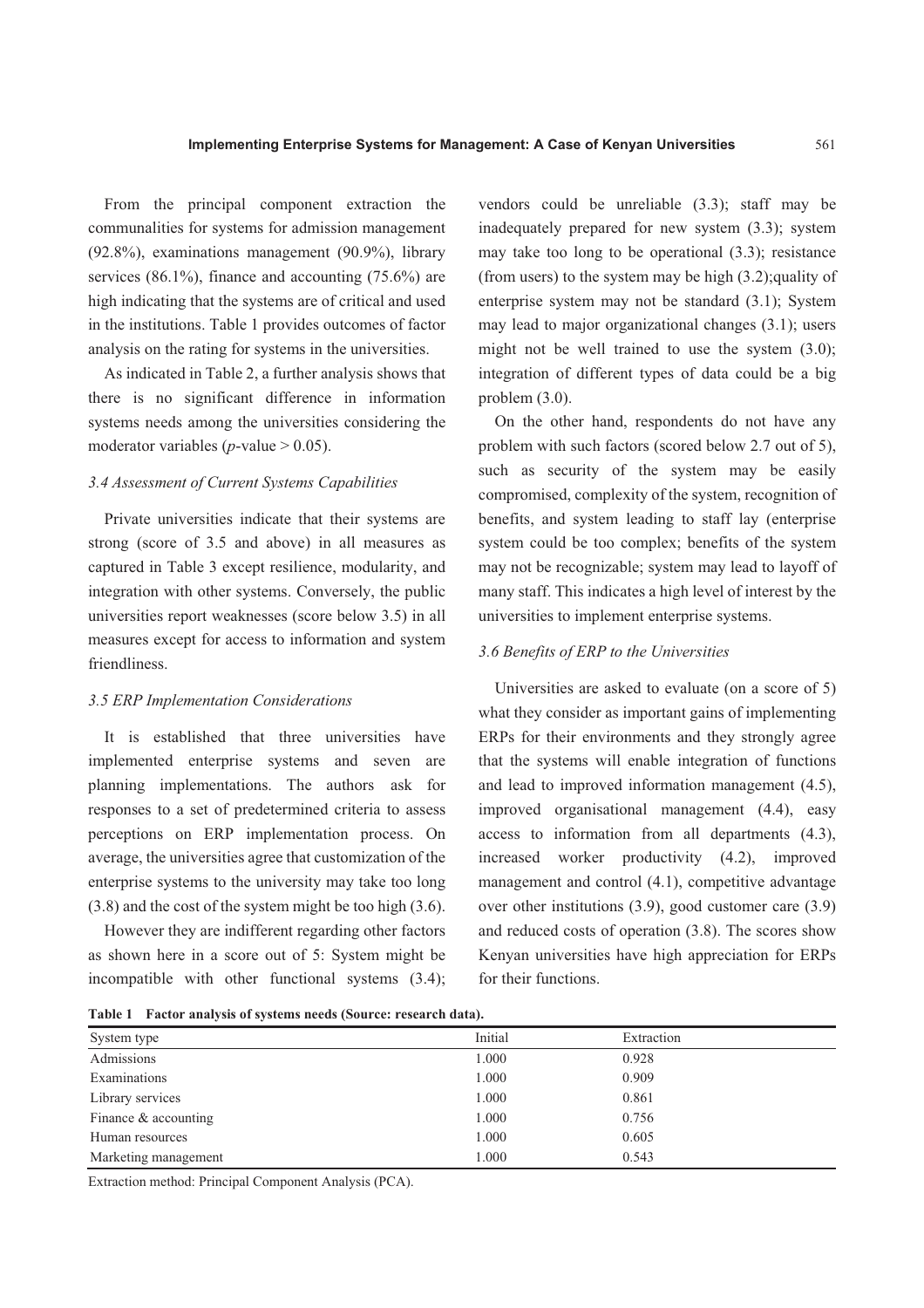|                       |                | Sum of squares | df     | Mean square | F     | Sig.  |
|-----------------------|----------------|----------------|--------|-------------|-------|-------|
| Ownership/sponsorship | Between groups | 1.900          |        | 0.271       | 1.036 | 0.482 |
|                       | Within groups  | 1.833          | 7      | 0.262       |       |       |
|                       | Total          | 3.733          | 14     |             |       |       |
| Years of existence    | Between groups | 10.267         | 7      | 1.467       | 0.531 | 0.789 |
|                       | Within groups  | 19.333         | $\tau$ | 2.762       |       |       |
|                       | Total          | 29.600         | 14     |             |       |       |
| Number of students    | Between groups | 21.900         | 7      | 3.129       | 0.718 | 0.663 |
|                       | Within groups  | 30.500         |        | 4.357       |       |       |
|                       | Total          | 52.400         | 14     |             |       |       |

| Table 2 ANOVA for systems needs among the universities (Source: research data). |  |  |
|---------------------------------------------------------------------------------|--|--|
|                                                                                 |  |  |

| Table 3 Rating systems capabilities (Source: research data). |  |  |
|--------------------------------------------------------------|--|--|
|                                                              |  |  |

| Factor (of the systems in use) | Private universities | Public universities |  |
|--------------------------------|----------------------|---------------------|--|
| Access to information          | 4.0                  | 3.8                 |  |
| Storage capacity               | 3.8                  | 3.3                 |  |
| Quality of output              | 3.8                  | 3.3                 |  |
| Functionality                  | 3.8                  | 3.3                 |  |
| Up-time of the systems         | 3.6                  | 3.2                 |  |
| Processing speeds              | 3.6                  | 3.3                 |  |
| Security features              | 3.6                  | 2.8                 |  |
| Management control             | 3.6                  | 3.3                 |  |
| User friendliness              | 3.6                  | 3.5                 |  |
| Integration with other systems | 3.5                  | 2.8                 |  |
| Resilience                     | 3.4                  | 3.2                 |  |
| Modularity/scalability         | 3.4                  | 3.0                 |  |
| Integration with other systems | 3.4                  | 2.6                 |  |
| Averages                       | 3.6                  | 3.2                 |  |

#### *3.7 Interpretation of the Hypotheses*

The researchers provide below an indication of the treatment of the hypotheses captured in section 2.1.

• H1: As shown in sections 3.2 and 3.3, the universities have needs of differing degrees in areas of financial management, library, admissions, examinations, and human resources management. It is noted that they consider systems to be critical for their operations. The hypothesis is upheld.

 H2: The findings (section 3.4) reveal a significant difference in strengths and weaknesses on the systems usage in both public and private universities. The hypothesis is thus negated.

 H3: The universities surveyed appear ready for ERP implementation. Findings (section 3.5) show that the fear universities have is the customization of ERPs to their environment may take long and that system costs could be too high for them to afford. The hypothesis is therefore negated.

## **4. Conclusions and Recommendations**

This section gives conclusions and recommendations arising from the study:

• Information systems strategic planning is considered key among the Kenyan universities given that majority of them (87%) undertake strategic planning for ICTs, covering areas such as infrastructure, technology platform, staffing, financing, service delivery, and ICT skills training for users. Thus, the universities need to strengthen their ICT strategic planning and ensure that the ICT budgets are increased from the current 1-10% to facilitate operations and improve the quality of systems, including ERPs, being implemented;

• Over 60% of the universities use information systems in the areas of admissions, library, finance and accounting, and examinations management. However, there is little usage of systems in the areas of human resource and marketing. It will be helpful for the